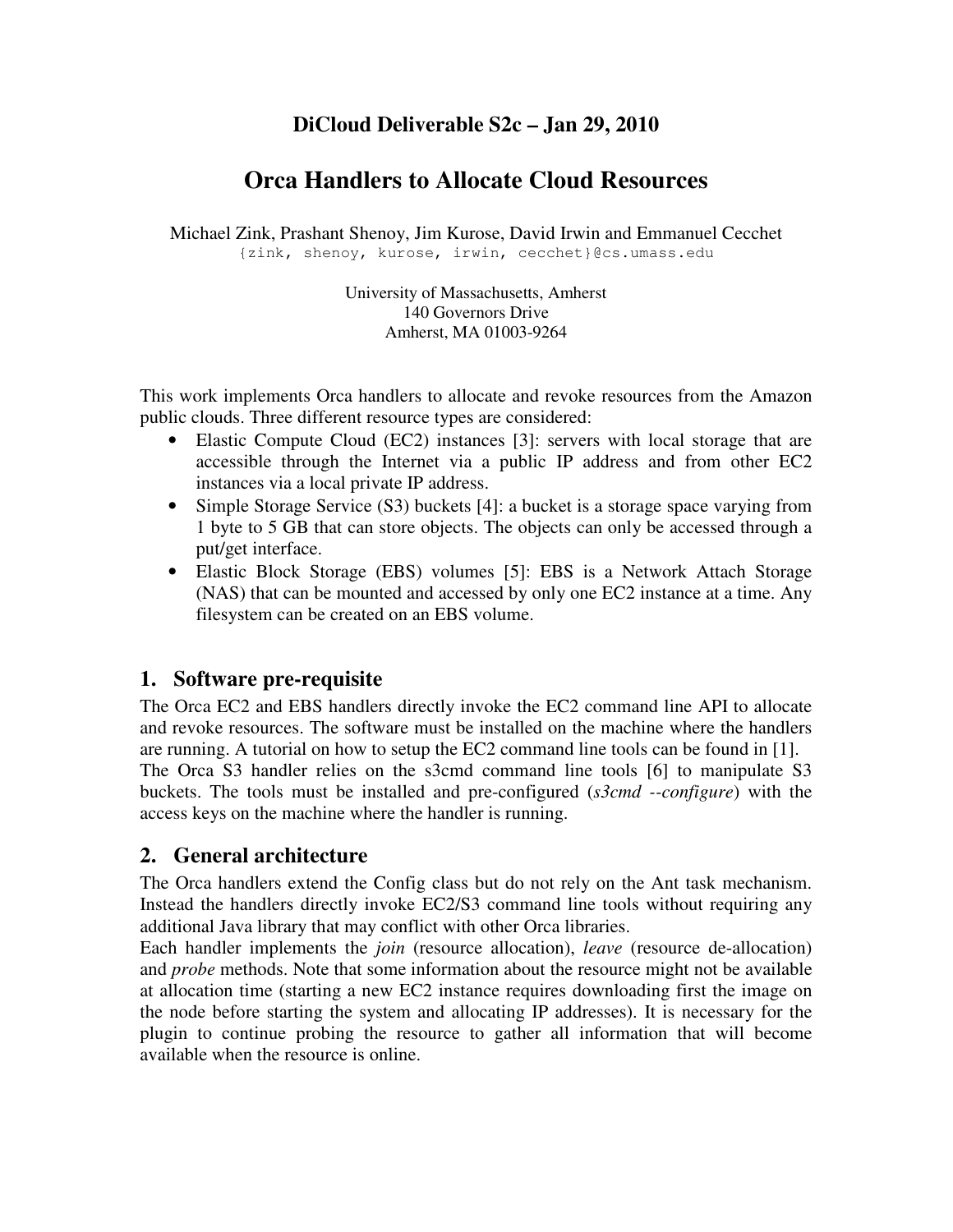Parameters are passed to a handler via a set of properties and the results are returned to the plugin through a set of properties. The properties used by Amazon handlers are described in Table 1.

| Table 1. Orca - Amazon handler properties             |                                                                                                                                  |  |
|-------------------------------------------------------|----------------------------------------------------------------------------------------------------------------------------------|--|
| <b>Field Summary</b>                                  |                                                                                                                                  |  |
| static java.lang.String                               | <b>AWS_CERT_FILE</b><br>Location of the Amazon AWS X.509 certificate file (cert-xxx.pem)                                         |  |
| static java.lang.String                               | AWS_PRIVATE_KEY_FILE<br>Location of the Amazon AWS private key file (pk-xxx.pem)                                                 |  |
| static java.lang.String                               | EBS_CREATION_TIME<br>Creation time of an EBS volume                                                                              |  |
| static java.lang.String                               | EBS_SIZE_IN_GB<br>Size of an EBS volume in GB                                                                                    |  |
| static java.lang.String                               | <b>EBS_STATUS</b><br>Status of an EBS volume (creating, available)                                                               |  |
| static java.lang.String                               | EBS VOLUME ID<br>Id of an EBS volume that has been created                                                                       |  |
| static java.lang.String                               | EC2 AMI ID<br>Identifier of the Amazon Image (AMI)                                                                               |  |
| static java.lang.String                               | EC2 AVAILABILITY ZONE<br>Availability zone in which instances are created (run 'ec2-describe-<br>availability-zones' for a list) |  |
| static java.lang.String                               | EC2_INSTANCE_ID<br>Identifier of a running Amazon instance                                                                       |  |
| static java.lang.String                               | EC2_INSTANCE_NUMBER<br>Number of instances to create                                                                             |  |
| static java.lang.String                               | EC2_INSTANCE_STATE<br>Current instance state as reported by ec2-describe-instances                                               |  |
| static java.lang.String                               | EC2_INSTANCE_TYPE<br>EC2 Instance type.                                                                                          |  |
| static java.lang.String                               | EC2_KEY_PAIR<br>Key pair that has been generated with ec2-add-keypair                                                            |  |
| static java.lang.String                               | EC2 KEY PAIR NAME<br>Key pair name that has been registered with ec2-add-keypair                                                 |  |
| static java.lang.String                               | EC2_PRIVATE_IP<br>Private IP of an EC2 instance (only accessible within EC2)                                                     |  |
| static java.lang.String <mark>EC2_PRIVATE_NAME</mark> | Private name of an EC2 instance (only accessible within EC2)                                                                     |  |
| static java.lang.String                               | EC2_PUBLIC_IP<br>Public IP of an EC2 instance (registered in DNS)                                                                |  |
| static java.lang.String                               | EC2_PUBLIC_NAME<br>Public name of an EC2 instance (registered in DNS)                                                            |  |
| static java.lang.String                               | EC2_REGION<br>Region in which instances are created (run 'ec2-describe-regions' for a<br>list)                                   |  |
| static java.lang.String                               | EC2 START TIME<br>Time at which the instance was started                                                                         |  |

| Table 1. Orca - Amazon handler properties |  |
|-------------------------------------------|--|
|                                           |  |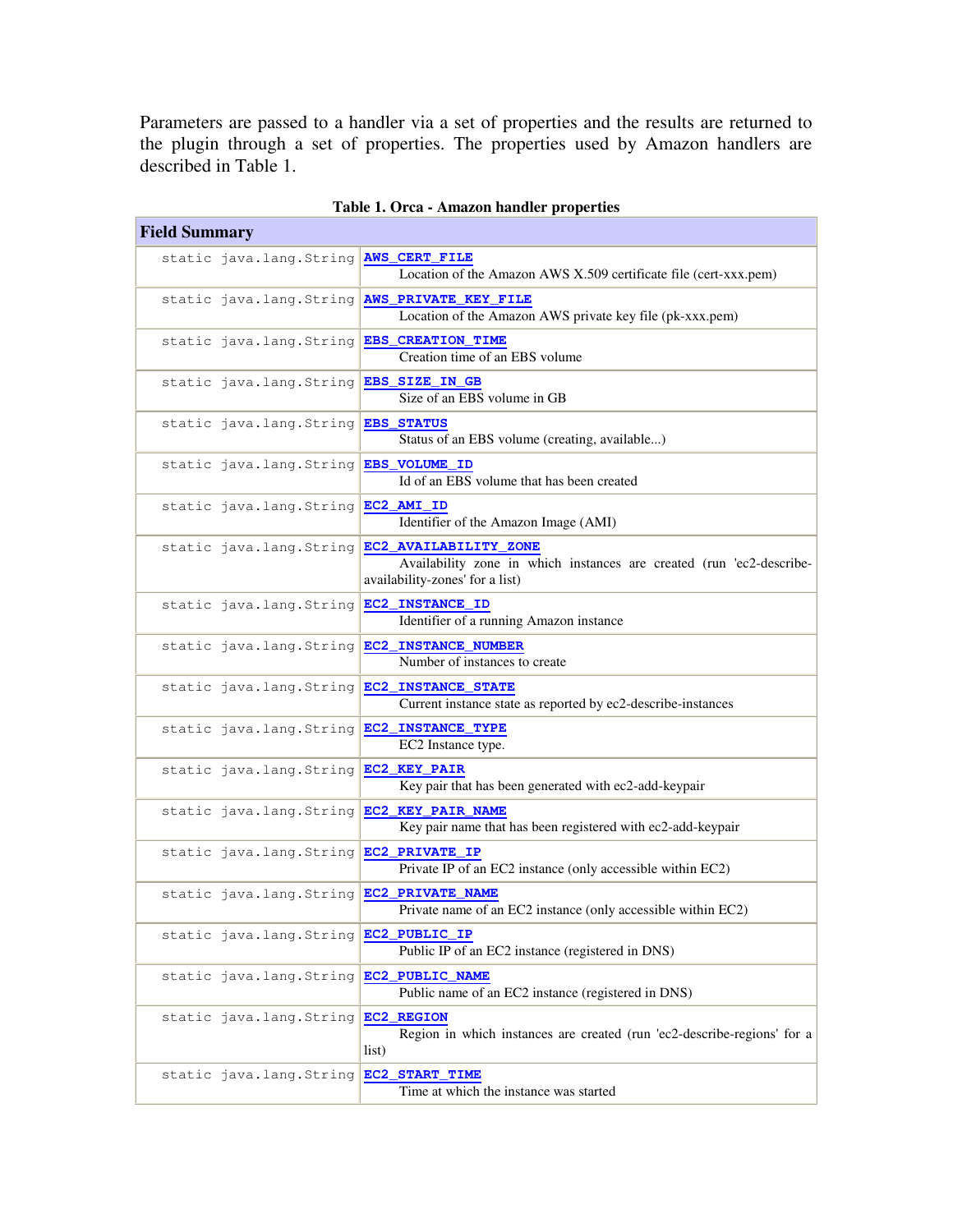| static java.lang.String S3_BUCKET_NAME | S3 bucket name                                      |
|----------------------------------------|-----------------------------------------------------|
| static java.lang.String S3_LOCATION    | S3 Location (none for standard US, us-west-1 or EU) |

# **3. Orca EC2 Handler**

The Authority owns the Amazon AWS private key and X509 certificate. The handler must be able to access these files to pass them as parameters to the EC2 command line tools. The handler allocates EC2 instances with CloudWatch [2] enabled for monitoring purposes. A new key-pair is automatically generated if none is provided.

The following Javadoc describes the inputs and outputs of the various methods of the handler.

### **3.1. join**

```
public void join(java.lang.Object token, 
                   java.util.Properties p) 
           throws java.lang.Exception
```
Create a new EC2 instance by invoking ec2-run-instances.

Mandatory properties:

- AmazonProperties.AWS\_PRIVATE\_KEY\_FILE: AWS account private key

- AmazonProperties.AWS\_CERT\_FILE: AWS account X509 certificate

- AmazonProperties.EC2\_AMI\_ID: AMI id to use to create instances

 - AmazonProperties.EC2\_INSTANCE\_TYPE: type of the instance to create - AmazonProperties.EC2\_INSTANCE\_NUMBER: number of instances to create

Optional properties:

- AmazonProperties.EC2\_REGION: region where to create the instance

 - AmazonProperties.EC2\_AVAILABILITY\_ZONE: availability zone where to create the instance

 - AmazonProperties.EC2\_KEY\_PAIR\_NAME: registered key pair name to use (one will be generated

automatically and returned in AmazonProperties.EC2\_KEY\_PAIR if none is provided)

#### Returns results in the following properties:

 Config.PropertyTargetResultCode: ResultCodeOK on success, ResultCodeException on error

```
 Config.PropertyTargetResultCodeMessage: command output (if success) 
 Config.PropertyExceptionMessage: Error message (if error) 
 Config.PropertyExceptionStack: stderr content if command failed
```
 AmazonProperties.EC2\_INSTANCE\_ID: Instance id AmazonProperties.EC2\_KEY\_PAIR\_NAME: Name of the key pair that has been registered AmazonProperties.EC2\_KEY\_PAIR: Key pair created for this instance

## **3.2. leave**

```
public void leave(java.lang.Object token, 
                    java.util.Properties p) 
            throws java.lang.Exception
```
#### Stop an EC2 instance by invoking ec2-terminate-instances

Mandatory properties:

- AmazonProperties.AWS\_PRIVATE\_KEY\_FILE: AWS account private key

- AmazonProperties.AWS\_CERT\_FILE: AWS account X509 certificate

- AmazonProperties.EC2\_INSTANCE\_ID: AMI instance id to probe

Optional properties:

- AmazonProperties.EC2\_REGION: region where to create the instance

- AmazonProperties.EC2\_KEY\_PAIR\_NAME: Key pair name used for this instance

```
 (if the keypair is a temporary keypair starting with KEY_PAIR_PREFIX, it is 
deleted)
```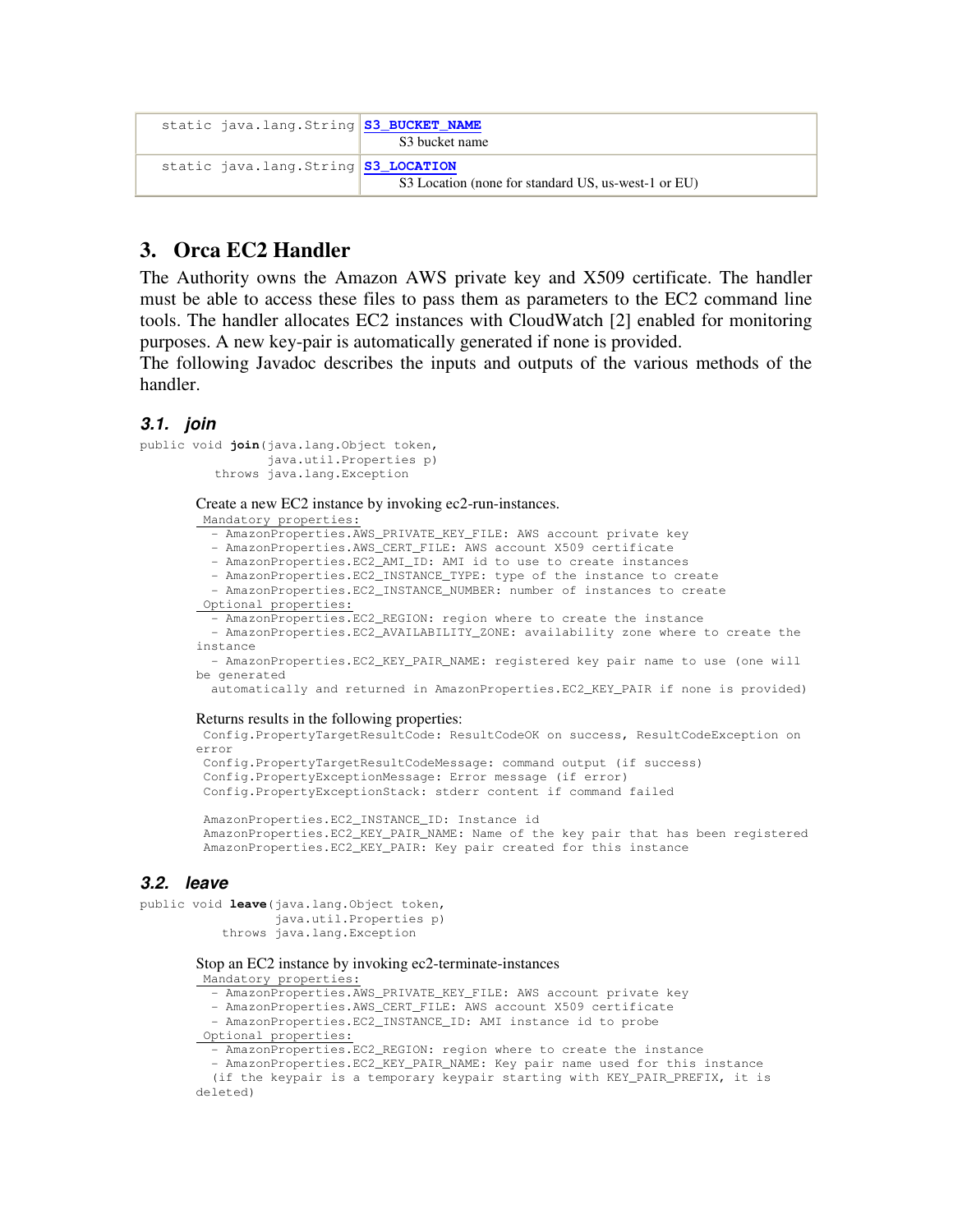#### Returns results in the following properties:

```
 Config.PropertyTargetResultCode: ResultCodeOK on success, ResultCodeException on 
error 
  Config.PropertyTargetResultCodeMessage: command output (if success) 
  Config.PropertyExceptionMessage: Error message (if error) 
  Config.PropertyExceptionStack: stderr content if command failed
```
### **3.3. probe**

```
public void probe(java.lang.Object token, 
                   java.util.Properties p) 
            throws java.lang.Exception
```
Invoke ec2-describe-instances to probe the instance. The expected properties are: Mandatory properties:

- AmazonProperties.EC2\_AWS\_PRIVATE\_KEY\_FILE: AWS account private key

- AmazonProperties.EC2\_AWS\_CERT\_FILE: AWS account X509 certificate

- AmazonProperties.EC2\_INSTANCE\_ID: AMI instance id to probe

Optional properties:

- AmazonProperties.EC2\_REGION: region where to create the instance

#### Returns results in the following properties:

```
 Config.PropertyTargetResultCode: ResultCodeOK on success, ResultCodeException on 
error 
 Config.PropertyTargetResultCodeMessage: AMI status (if success) 
  Config.PropertyExceptionMessage: Error message (if error) 
  Config.PropertyExceptionStack: stderr content if command failed 
  AmazonProperties.EC2_INSTANCE_ID: Instance id 
  AmazonProperties.EC2_PUBLIC_NAME: Public name 
  AmazonProperties.EC2_PRIVATE_NAME: Private name 
  AmazonProperties.EC2_PUBLIC_IP: Public IP 
  AmazonProperties.EC2_PRIVATE_IP: Private IP
```
 AmazonProperties.EC2\_INSTANCE\_STATE: Instance state AmazonProperties.EC2\_KEY\_PAIR\_NAME: Name of the key pair used AmazonProperties.EC2\_START\_TIME: Start time AmazonProperties.EC2\_AVAILABILITY\_ZONE: Availability zone

### **4. Orca S3 Handler**

Note that an Amazon account can only have a maximum of 100 buckets. Buckets can store any number of objects with a maximum size of 5GB per object. The storage cost is charged per GB per month. The handler only create/delete buckets.

A proxy will be provided to allow put/get operations on objects.

The following Javadoc describes the inputs and outputs of the various methods of the handler.

### **4.1. join**

```
public void join(java.lang.Object token, 
                  java.util.Properties p) 
           throws java.lang.Exception
```
#### Create a new S3 bucket invoking 's3cmd mb'.

```
 Mandatory properties:
  - AmazonProperties.S3_BUCKET_NAME: name of the S3 bucket to create
 Optional properties: 
   - AmazonProperties.S3_LOCATION: region where to create the bucket 
Returns results in the following properties: 
 Config.PropertyTargetResultCode: ResultCodeOK on success, ResultCodeException on 
error
```

```
 Config.PropertyTargetResultCodeMessage: command output (if success) 
 Config.PropertyExceptionMessage: Error message (if error)
```
Config.PropertyExceptionStack: stderr content if command failed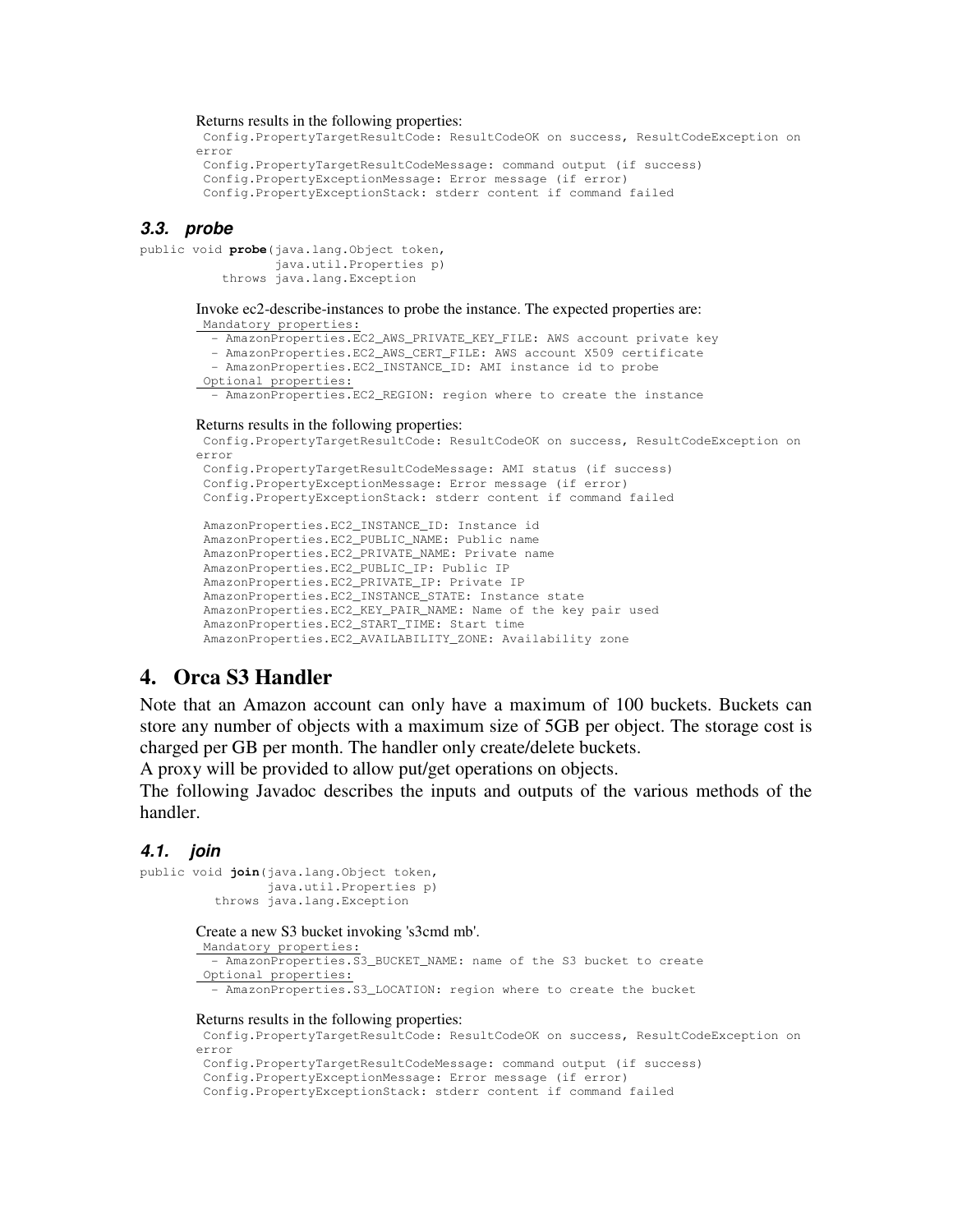### **4.2. leave**

```
public void leave(java.lang.Object token, 
                   java.util.Properties p) 
            throws java.lang.Exception 
       Delete an S3 bucket by invoking 's3cmd rb' 
         Mandatory properties:
          - AmazonProperties.S3_BUCKET_NAME: name of the S3 bucket to create 
         Optional properties:
```
- AmazonProperties.S3\_LOCATION: region where to create the bucket

### **4.3. probe**

```
public void probe(java.lang.Object token, 
                    java.util.Properties p) 
            throws java.lang.Exception
```
Invoke 's3cmd info' to probe an S3 bucket. The expected properties are: Mandatory properties:

```
 - AmazonProperties.S3_BUCKET_NAME: name of the S3 bucket to create 
 Optional properties: 
  - AmazonProperties.S3_LOCATION: region where to create the bucket
```
## **5. Orca EBS Handler**

EBS volumes can range from 1GB to 1TB in size. Storage is charged per GB per month. IOs to an EBS volume are also charged per million.

The following Javadoc describes the inputs and outputs of the various methods of the handler.

### **5.1. join**

```
public void join(java.lang.Object token, 
                  java.util.Properties p) 
           throws java.lang.Exception
```
Create a new EBS volume by invoking ec2-create-volume.

```
 Mandatory properties:
  - AmazonProperties.S3_BUCKET_NAME: name of the S3 bucket to create 
 Optional properties: 
  - AmazonProperties.S3_LOCATION: region where to create the bucket
```
#### Returns results in the following properties:

 Config.PropertyTargetResultCode: ResultCodeOK on success, ResultCodeException on error Config.PropertyTargetResultCodeMessage: command output (if success)

```
 Config.PropertyExceptionMessage: Error message (if error) 
 Config.PropertyExceptionStack: stderr content if command failed
```
### **5.2. leave**

```
public void leave(java.lang.Object token, 
                   java.util.Properties p) 
            throws java.lang.Exception
```
### Delete an EBS volume by invoking ec2-delete-volume

Mandatory properties:

```
 - AmazonProperties.AWS_PRIVATE_KEY_FILE: AWS account private key
```

```
 - AmazonProperties.AWS_CERT_FILE: AWS account X509 certificate
```

```
 - AmazonProperties.EBS_VOLUME_ID: EBS volume id to delete
```

```
 Optional properties:
```
- AmazonProperties.EC2\_REGION: region where to create the instance

Returns results in the following properties: